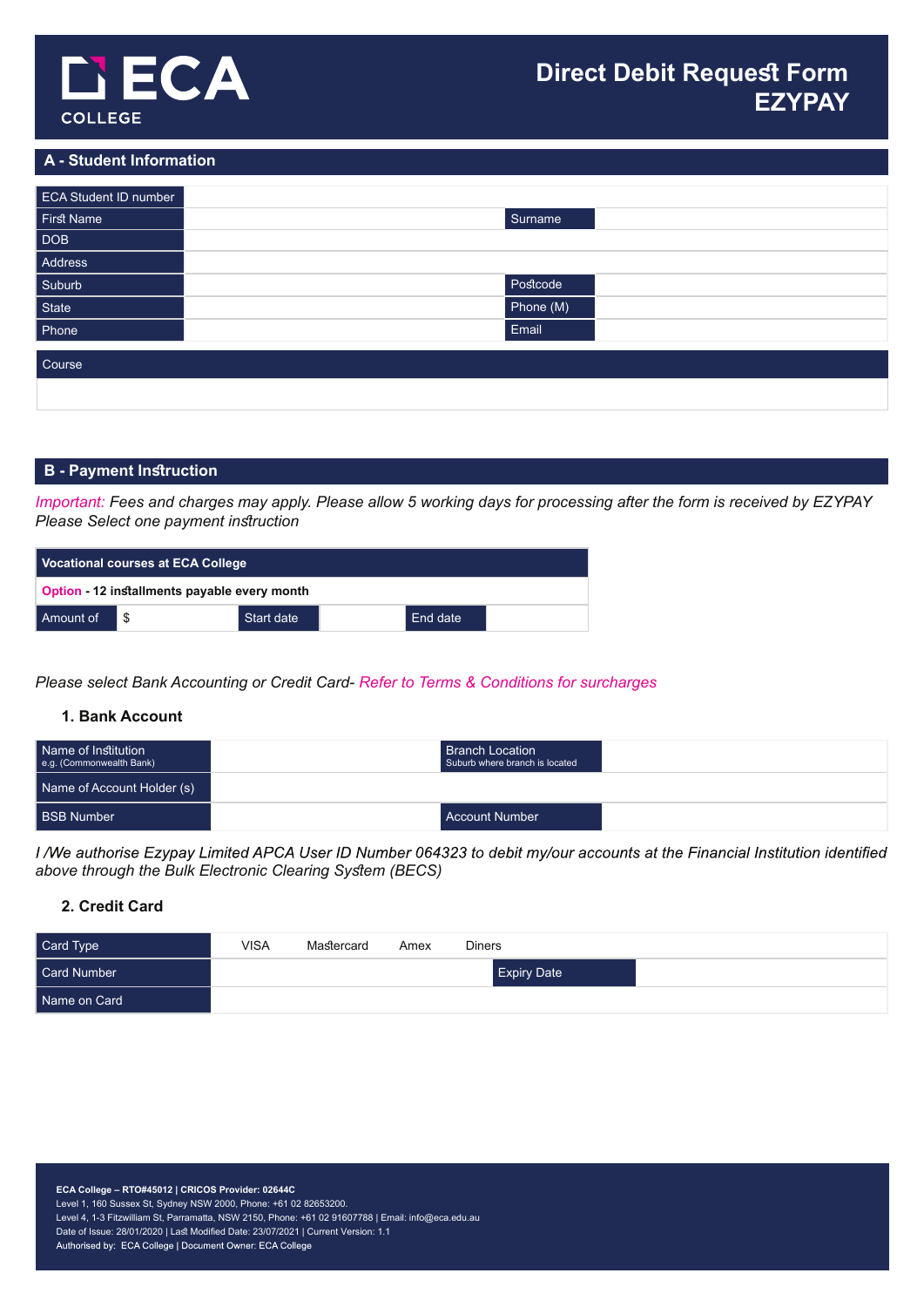## **C - Authorisation**

This authorisation is to remain in force in accordance with the Terms and Conditions\* on this page and on the reverse side which I/ We have read and understood.

Signature of cardholder(s) or account holder(s)

|--|--|--|

Date:

#### **EAZYPAY REFERENCE NUMBER DO NOT MARK BOX**

*\*Please see Terms and Conditions on next page*

**ECA College – RTO#45012 | CRICOS Provider: 02644C**  Level 1, 160 Sussex St, Sydney NSW 2000, Phone: +61 02 82653200. Level 4, 1-3 Fitzwilliam St, Parramatta, NSW 2150, Phone: +61 02 91607788 | Email: info@eca.edu.au Date of Issue: 28/01/2020 | Last Modified Date: 23/07/2021 | Current Version: 1.1 Authorised by: ECA College | Document Owner: ECA College